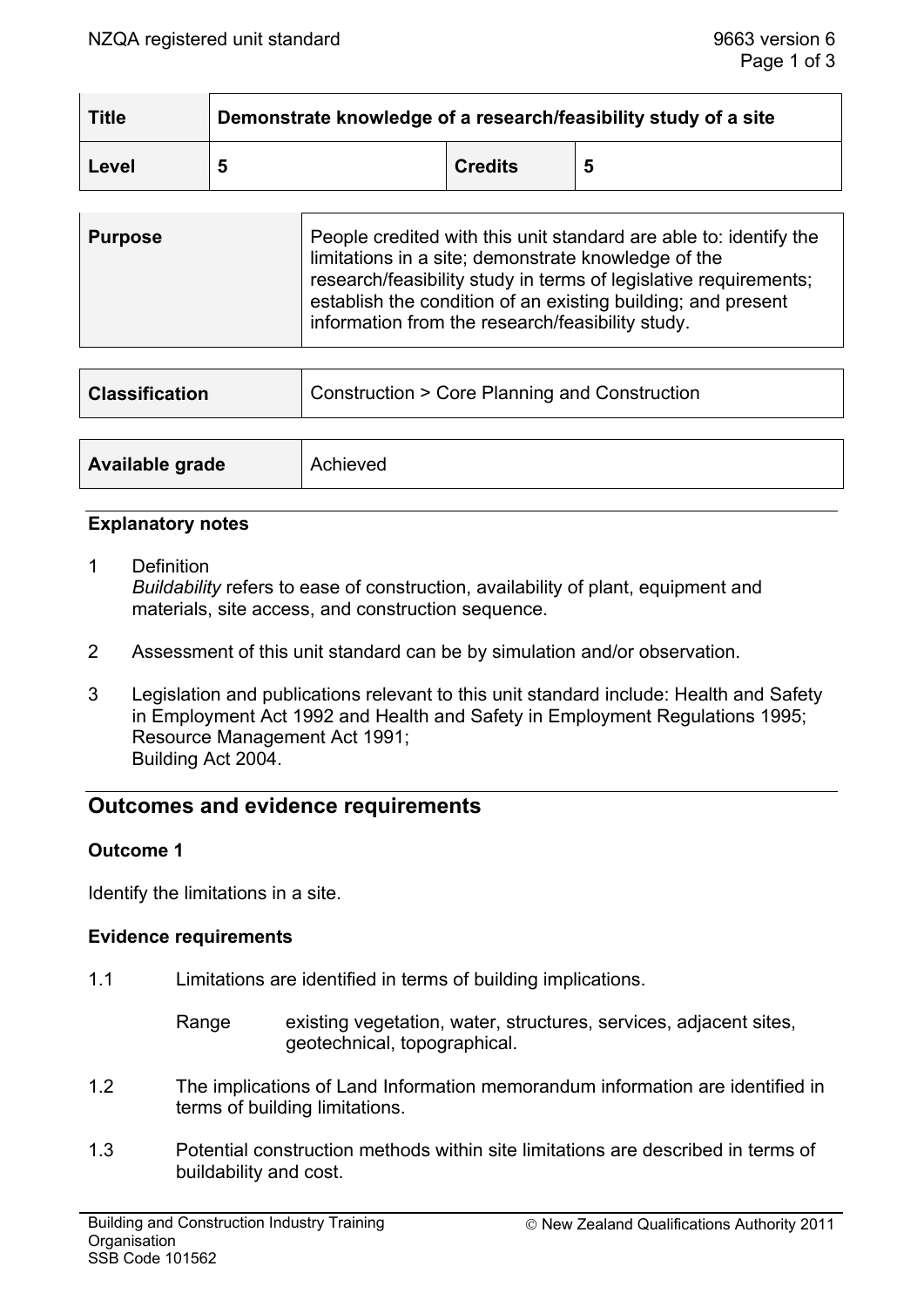# **Outcome 2**

Demonstrate knowledge of the research/feasibility study in terms of legislative requirements.

Range Resource Management Act 1991, district plan (proposed and operative).

### **Evidence requirements**

- 2.1 Options are identified in terms of potential site usage.
- 2.2 The implications of special consents are identified in terms of cost, environment and location.
- 2.3 The implications of potential developments are identified in legal terms.

## **Outcome 3**

Establish the condition of an existing building.

## **Evidence requirements**

- 3.1 The building envelope is described and documented in terms of dimensions.
- 3.2 The internal layout is described in terms of spaces and their relation to each other.
- 3.3 Services that can be sighted are located in the internal layout description.
- 3.4 The building is described in terms of materials and condition.

#### **Outcome 4**

Present information from the research/feasibility study.

#### **Evidence requirements**

4.1 Presentation is clear and concise and conveys information in a way that facilitates decision making.

Range limitations, legislative requirements, existing building condition.

| <b>Planned review date</b> | 31 December 2015 |
|----------------------------|------------------|
|                            |                  |